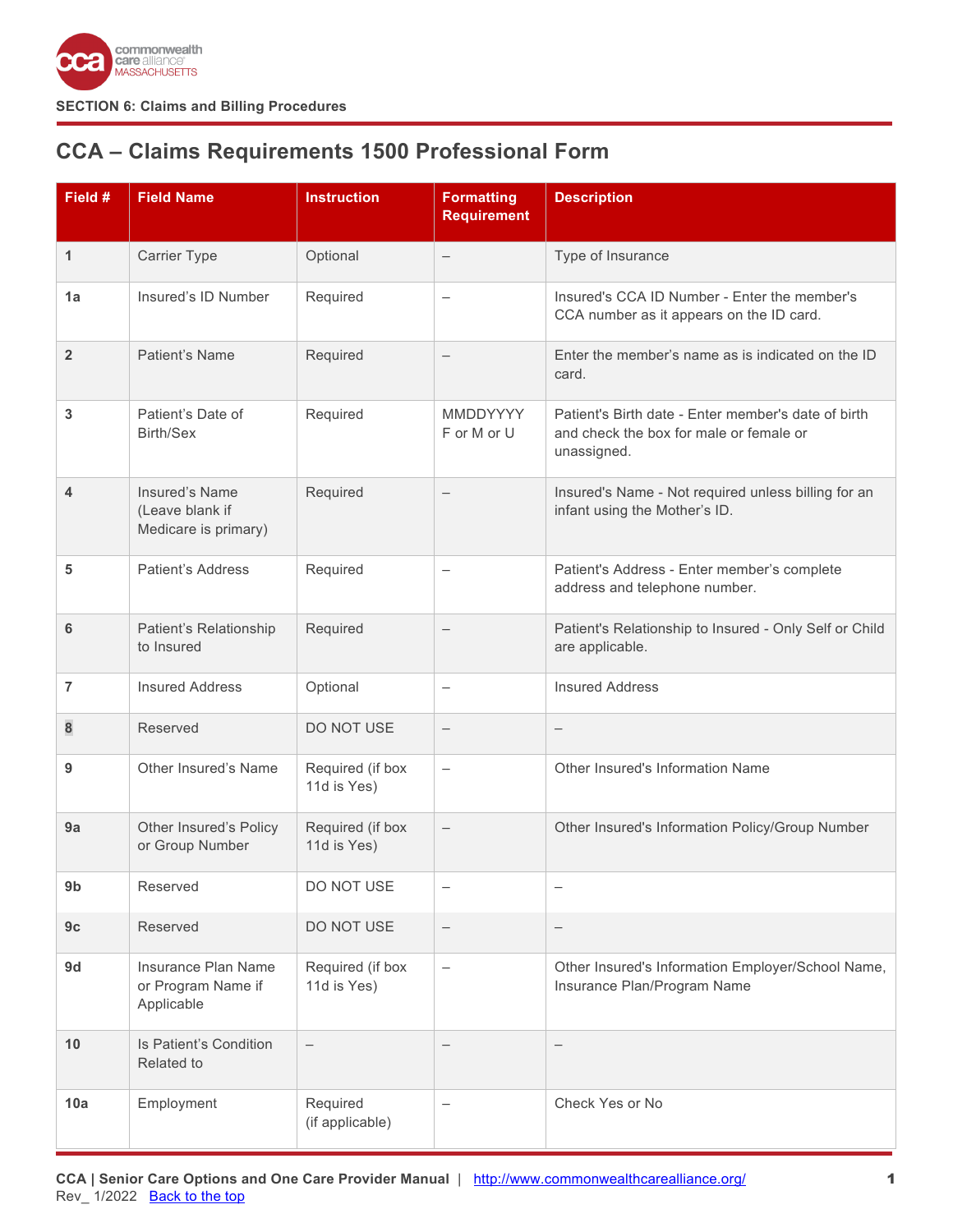

| Field #         | <b>Field Name</b>                                                                                     | <b>Instruction</b>          | <b>Formatting</b><br><b>Requirement</b> | <b>Description</b>                                                                                                                                                                                       |
|-----------------|-------------------------------------------------------------------------------------------------------|-----------------------------|-----------------------------------------|----------------------------------------------------------------------------------------------------------------------------------------------------------------------------------------------------------|
| 10 <sub>b</sub> | <b>Auto Accident</b>                                                                                  | Required<br>(if applicable) | $\overline{\phantom{m}}$                | Check Yes or No                                                                                                                                                                                          |
| 10 <sub>c</sub> | <b>Other Accident</b>                                                                                 | Required<br>(if applicable) | $\qquad \qquad -$                       | Check Yes or No                                                                                                                                                                                          |
| 10d             | Reserved                                                                                              | DO NOT USE                  | $\overline{\phantom{m}}$                | $\qquad \qquad -$                                                                                                                                                                                        |
| 11              | Insured's Policy Group<br>or FECA Number                                                              | Required<br>(if applicable) | $\qquad \qquad -$                       | Insured's Information - Policy/Group Number                                                                                                                                                              |
| 11a             | Insured's Date of Birth                                                                               | Required<br>(if applicable) | MMDDYYYY                                | Insured's Date of Birth                                                                                                                                                                                  |
| 11 <sub>b</sub> | Other Claim ID<br>designated by NUCC                                                                  | Required<br>(if applicable) | $\qquad \qquad -$                       | $\overbrace{\phantom{12322111}}$                                                                                                                                                                         |
| 11c             | Insurance Plan Name<br>or Program Name                                                                | Required<br>(if applicable) |                                         | Insured's Information - Plan/Program Name                                                                                                                                                                |
| 11d             | Is there Another Health<br><b>Benefit Plan?</b>                                                       | Required                    | $\overline{\phantom{0}}$                | Check Yes or No                                                                                                                                                                                          |
| 12              | Patient's or Authorized<br>Person's Signature<br>(Medical<br>Records/Information<br>Release) and Date | Required                    |                                         | Signature and Date                                                                                                                                                                                       |
| 13              | Insured's or Authorized<br>Person's Signature<br>(Assignment of<br>Benefits)                          | Required                    | $\qquad \qquad -$                       | Insured's or Authorized Person's Signature                                                                                                                                                               |
| 14              | Date of Current Illness,<br>Injury, Pregnancy,<br>Qualifier                                           | Optional                    | MMDDYY or<br><b>MMDDCCYY</b>            | Date of Current - Illness (First Symptom) OR Injury<br>OR Pregnancy (LMP) - Enter the date of onset of<br>the member's illness, the date of accident/injury or<br>the date of the last menstrual period. |
| 15              | Qualifier, First Date of<br><b>Onset of Same/Similar</b><br><b>Illness</b>                            | Optional                    |                                         | If patient had same or similar illness give first date                                                                                                                                                   |
| 16              | Dates Unable to Work<br>in Current Occupation                                                         | Optional                    | MMDDYY or<br><b>MMDDCCYY</b>            | Dates Patient Unable to Work in Current Occupation                                                                                                                                                       |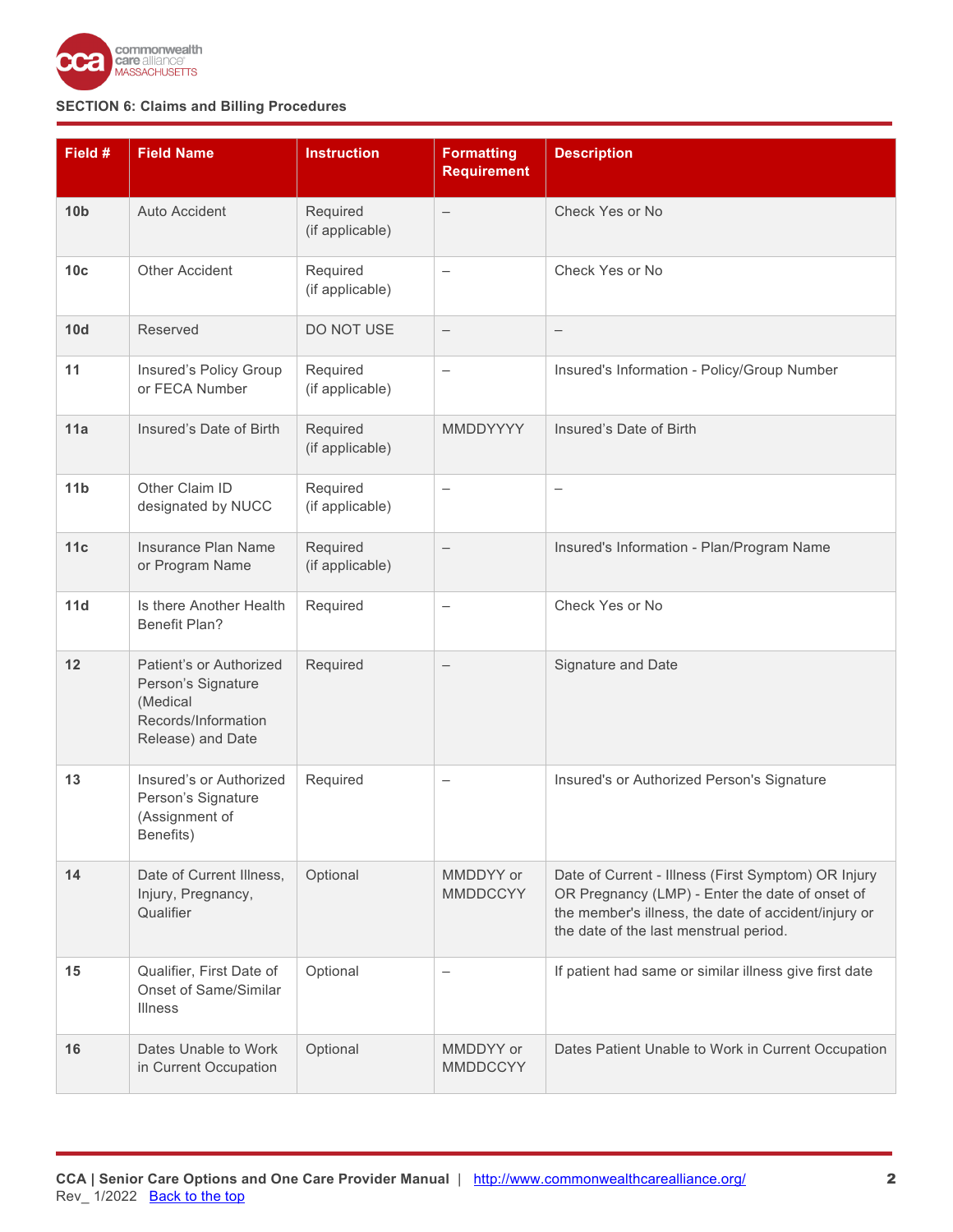

| Field #         | <b>Field Name</b>                                                        | <b>Instruction</b>          | <b>Formatting</b><br><b>Requirement</b> | <b>Description</b>                                                                                                                                                                                                                                                                                                                                                                                                                                                                                                                                                                                                                                                                                                                                                                                                           |
|-----------------|--------------------------------------------------------------------------|-----------------------------|-----------------------------------------|------------------------------------------------------------------------------------------------------------------------------------------------------------------------------------------------------------------------------------------------------------------------------------------------------------------------------------------------------------------------------------------------------------------------------------------------------------------------------------------------------------------------------------------------------------------------------------------------------------------------------------------------------------------------------------------------------------------------------------------------------------------------------------------------------------------------------|
| 17              | Qualifier/Name of<br>Referring Physician                                 | Required<br>(if applicable) | $\overline{\phantom{0}}$                | Name of Referring Provider or Other Source - Enter<br>the full name of the Referring Provider. A<br>referring/ordering provider is one who requests<br>services for a member, such as provider<br>consultation, diagnostic laboratory or radiological<br>tests, physical or other therapies, pharmaceuticals<br>or durable medical equipment.                                                                                                                                                                                                                                                                                                                                                                                                                                                                                |
| 17a             | Legacy Referring                                                         | Required<br>(if applicable) | $\qquad \qquad -$                       | ID Number of Referring Physician - Enter State<br>Medical License number.                                                                                                                                                                                                                                                                                                                                                                                                                                                                                                                                                                                                                                                                                                                                                    |
| 17 <sub>b</sub> | Referring Physician<br>NPI#                                              | Required<br>(if applicable) | 10-digit<br>number                      | Enter Referring Provider's NPI number.                                                                                                                                                                                                                                                                                                                                                                                                                                                                                                                                                                                                                                                                                                                                                                                       |
| 18              | Qualifier/Hospitalization<br>Dates Related to<br><b>Current Services</b> | Optional                    | MMDDYY or<br><b>MMDDCCYY</b>            | Hospitalization Dates Related to Current Services -<br>Enter the date of hospital admission and discharge<br>if the services billed are related to hospitalization. If<br>the patient has not been discharged, leave the<br>discharge date blank.                                                                                                                                                                                                                                                                                                                                                                                                                                                                                                                                                                            |
| 19              | <b>Additional Claim</b><br>Information designated<br>by NUCC             | Optional                    | MMDDYY or<br><b>MMDDCCYY</b>            | Reserved for Local Use - Use this area for<br>procedures that require additional information,<br>justification or an Emergency Certification<br>Statement.<br>• This section may be used for an unlisted<br>procedure code when explanation is required and<br>clinical review is required.<br>• If modifier "-99" multiple modifiers are entered in<br>section 24d, they should be itemized in this section.<br>All applicable modifiers for each line item should be<br>listed. • Claims for "By Report" codes and<br>complicated procedures should be detailed in this<br>section if space permits.<br>• All multiple procedures that could be mistaken for<br>duplicate services performed should be detailed in<br>this section.<br>• Anesthesia start and stop times.<br>• Itemization of miscellaneous supplies, etc. |
| 20              | Outside Laboratory?                                                      | Optional                    |                                         | Check "yes" when diagnostic test was performed by<br>any entity other that the provider billing the service.<br>If this claim includes charges for laboratory work<br>performed by a licensed laboratory, enter "X."<br>"Outside Laboratory refers to a laboratory not<br>affiliated with the billing provider. State in Box 19<br>that a specimen was sent to an unaffiliated<br>laboratory.                                                                                                                                                                                                                                                                                                                                                                                                                                |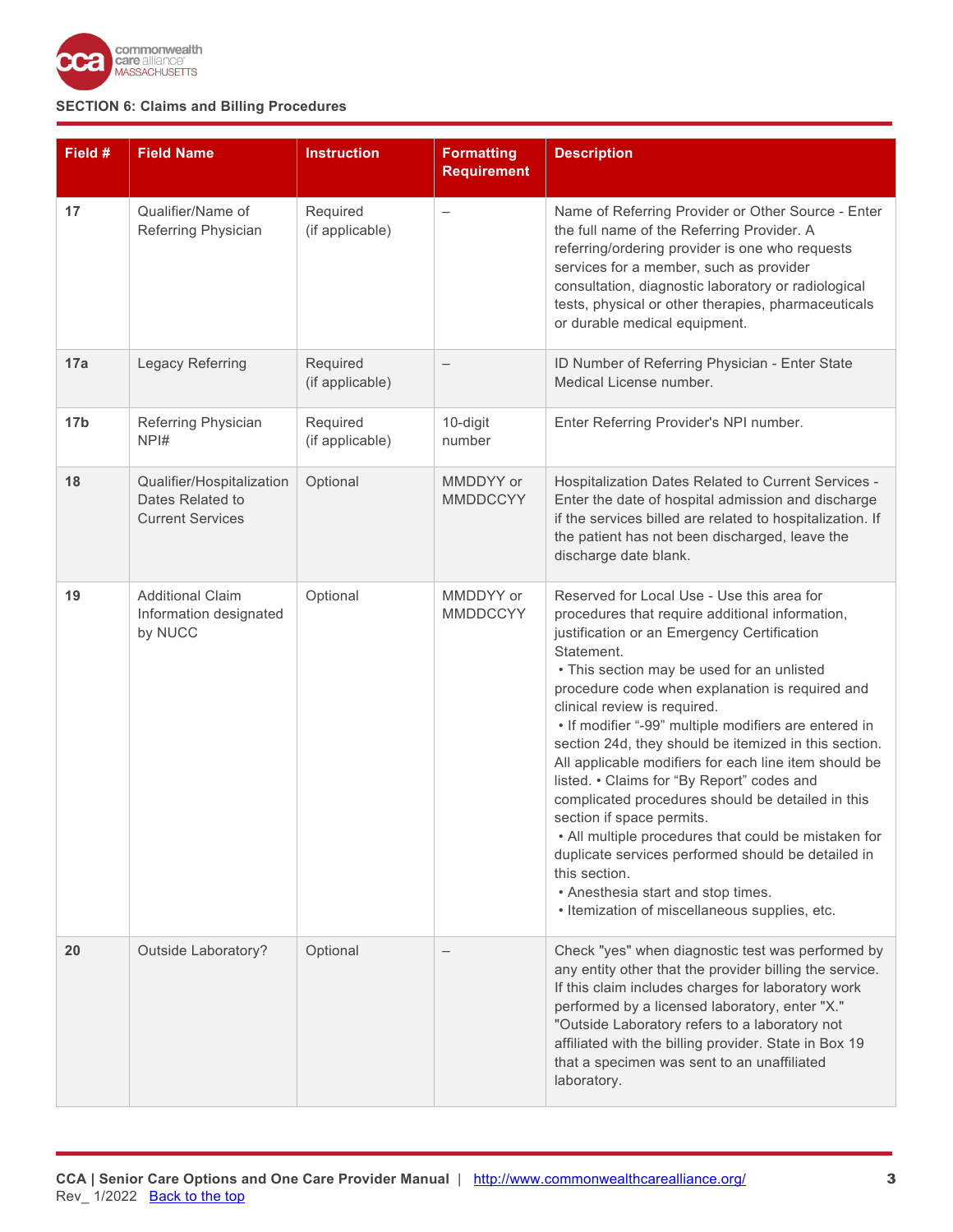

| Field #         | <b>Field Name</b>                                                                             | <b>Instruction</b>                                          | <b>Formatting</b><br><b>Requirement</b>    | <b>Description</b>                                                                                                                                                                                                                                                                                                                                                                                                                                                                                |
|-----------------|-----------------------------------------------------------------------------------------------|-------------------------------------------------------------|--------------------------------------------|---------------------------------------------------------------------------------------------------------------------------------------------------------------------------------------------------------------------------------------------------------------------------------------------------------------------------------------------------------------------------------------------------------------------------------------------------------------------------------------------------|
| 21              | Diagnosis or Nature of<br>Illness or Injury                                                   | Required                                                    | 9-digit number<br><b>OR</b><br>10-digit AN | Enter all letters and/or numbers of the ICD-10 code<br>for each diagnosis, including fourth and fifth digits if<br>present. The first diagnosis listed in section 21.1<br>indicates the primary reason for the service<br>provided                                                                                                                                                                                                                                                                |
| 22              | <b>Resubmission Code:</b>                                                                     | Required for<br>correction or<br>voiding of a claim<br>only |                                            | Enter:<br>7 for a corrected claim<br>8 for a voided claim<br><b>AND</b><br>Original Reference Code:<br>Enter the Claim ID number of the claim you are<br>requesting to correct or void.<br>Both data elements above are required.                                                                                                                                                                                                                                                                 |
| 23              | <b>Prior Authorization</b><br>Number                                                          | Required<br>(if applicable)                                 |                                            | Enter prior authorization or referral number.                                                                                                                                                                                                                                                                                                                                                                                                                                                     |
| 24a             | Date of Service, From<br>and To                                                               | Required                                                    | MMDDYY or<br>MMDDYYYY                      | Enter the date the service was rendered in the<br>"from" and "to" boxes in the MMDDYY format. If<br>services were provided on only one date, they will<br>be indicated only in the "from" column. If the<br>services were provided on multiple dates (i.e., DME<br>rental, hemodialysis management, radiation<br>therapy, etc), the range of dates and number of<br>services should be indicated. "To" date should never<br>be greater than the date the claim is received by the<br>health plan. |
| 24 <sub>b</sub> | Place of Service                                                                              | Required                                                    | 2-digit number                             | Enter two-digit code indicating where the service<br>was rendered.                                                                                                                                                                                                                                                                                                                                                                                                                                |
| 24c             | <b>Emergency Service</b>                                                                      | Optional                                                    |                                            | Check box and attach required documentation.                                                                                                                                                                                                                                                                                                                                                                                                                                                      |
| <b>24d</b>      | Procedures, Services<br>or Supply Code<br>including modifiers if<br>applicable NDC<br>numbers | Required                                                    |                                            | Enter the applicable CPT and/or HCPCS National<br>codes in this section. Modifiers, when applicable,<br>are listed to the right of the primary code under the<br>column marked "modifier." If the item is a medical<br>supply, enter the two-digit manufacturer code in the<br>modifier area after the five-digit medical supply<br>code. Reminder: Payment modifiers should be in<br>first position.                                                                                             |
| 24e             | Diagnosis Pointer                                                                             | Required                                                    |                                            | Enter the diagnosis code number from box 21 that<br>applies to the procedure code indicated in 24D.                                                                                                                                                                                                                                                                                                                                                                                               |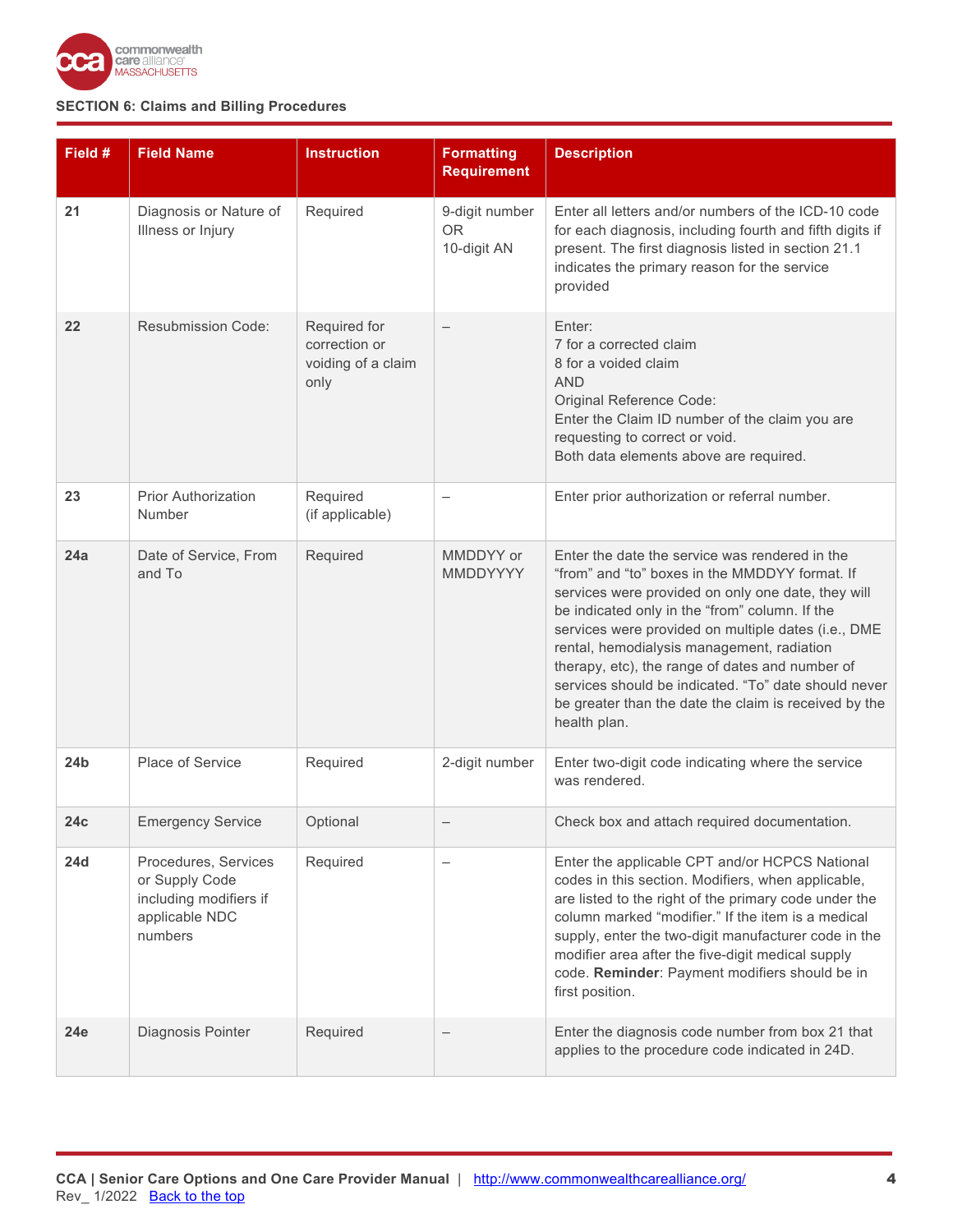

| Field # | <b>Field Name</b>                                                         | <b>Instruction</b>          | <b>Formatting</b><br><b>Requirement</b>  | <b>Description</b>                                                                                                                                                                                                                       |
|---------|---------------------------------------------------------------------------|-----------------------------|------------------------------------------|------------------------------------------------------------------------------------------------------------------------------------------------------------------------------------------------------------------------------------------|
| 24f     | Charges                                                                   | Required                    |                                          | Enter the charge for service in dollar amount format.<br>If the item is a taxable medical supply, include the<br>applicable state and county sales tax.                                                                                  |
| 24g     | Days or Units                                                             | Required                    | $\qquad \qquad -$                        | Enter the number of medical visits or procedures,<br>units of anesthesia time, oxygen volume, items or<br>units of service, etc. Do not enter a decimal point or<br>leading zeroes. Do not leave blank as units should<br>be at least 1. |
| 24h     | <b>EPSDT Family Plan</b>                                                  | Optional                    |                                          | Enter code "1" or "2" if the services rendered are<br>related to family planning (FP). Enter code "3" if the<br>services rendered are Child Health and Disability<br>Prevention (CHDP) screening related                                 |
| 24i     | <b>ID</b> Qualifier                                                       | Optional                    | $\qquad \qquad -$                        | Enter "X" if billing for emergency services.                                                                                                                                                                                             |
| 24j     | Provider ID Number<br>Taxonomy<br>Rendering Provider<br><b>NPI Number</b> | Optional<br>Required        | 10-digit<br>number<br>10-digit<br>number | Enter the Rendering Provider's NPI number                                                                                                                                                                                                |
| 25      | Federal Tax ID Number                                                     | Required                    | 9-digit number                           | Enter the Federal Tax ID for the billing provider.                                                                                                                                                                                       |
| 26      | <b>Patient's Account</b><br>Number                                        | Required                    | Length 20<br>max.                        | Enter the patient's medical record number or<br>account number in this field. This number will be<br>reflected on Explanation of Benefits (EOB) if<br>populated.                                                                         |
| 27      | <b>Accept Assignment</b>                                                  | Required                    | $\qquad \qquad -$                        | Check Yes or No                                                                                                                                                                                                                          |
| 28      | <b>Total Charge</b>                                                       | Required                    |                                          | Enter the total for all services in dollar and cents. Do<br>not include decimals. Do not leave blank.                                                                                                                                    |
| 29      | <b>Amount Paid</b>                                                        | Required<br>(if applicable) | $\qquad \qquad -$                        | Enter the amount of payment received from the<br>Other Health Coverage. Enter the full dollar amount<br>and cents. Do not enter Medicare payments in this<br>box. Do not enter decimals.                                                 |
| 30      | Reserved                                                                  | DO NOT USE                  | $\qquad \qquad -$                        |                                                                                                                                                                                                                                          |
| 31      | Signature of<br>Practitioner or Supplier<br>and Date                      | Required                    |                                          | The claims must be signed and dated by the<br>provider or a representative assigned by the<br>provider in black pen. An original signature is<br>required. Stamps, initials or facsimiles are not<br>acceptable.                         |